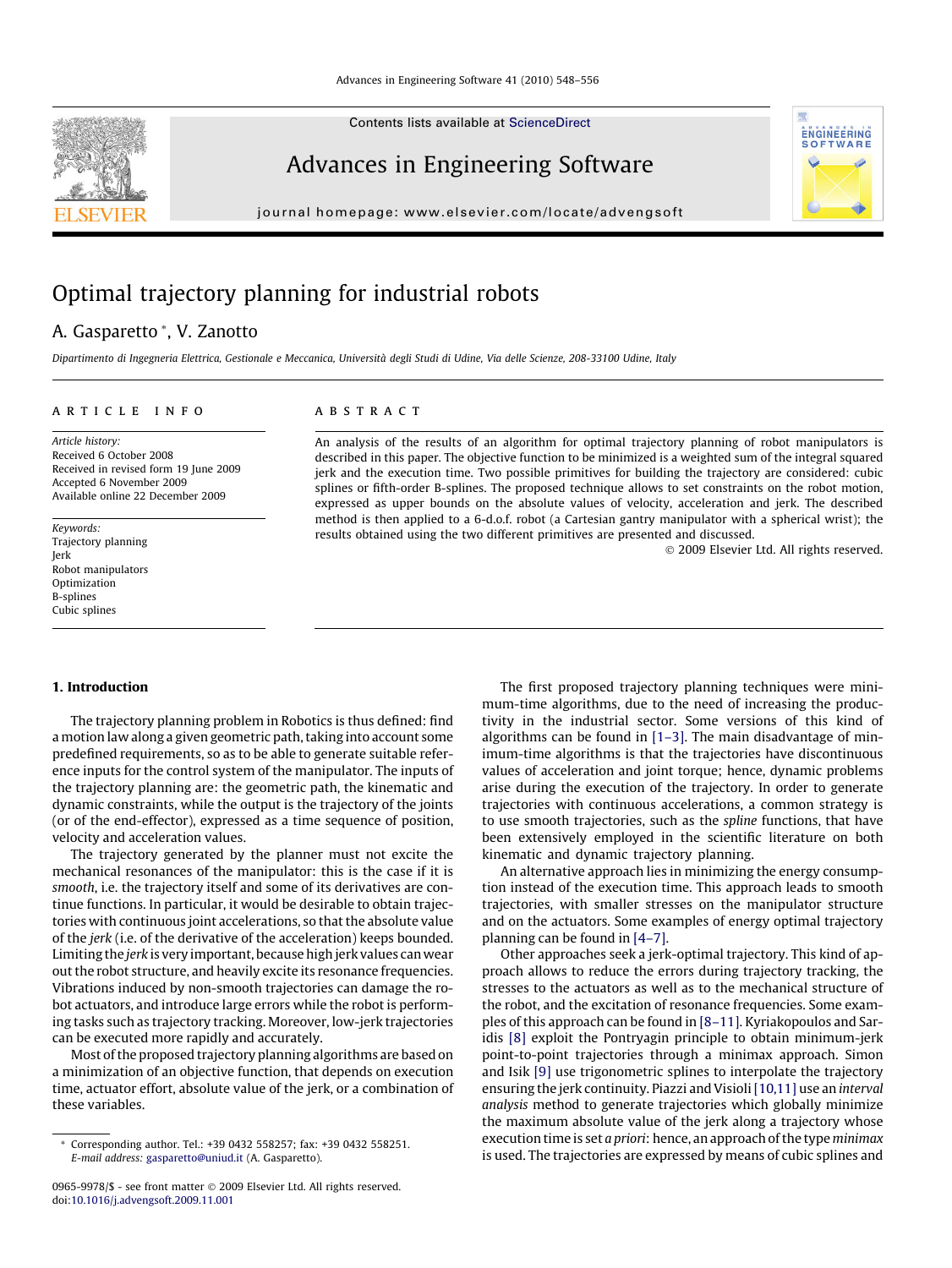the intervals between the via-points are computed so that the lowest possible jerk peak is produced.

In this paper, the results of a trajectory planning algorithm (pre-sented in [\[12,13\]](#page--1-0)) applied to a 6-d.o.f. robot, namely a Cartesian manipulator with a spherical wrist, are evaluated. This algorithm makes possible to set constraints on the robot motion before execution. The constraints are expressed as upper bounds on the absolute values of velocity, acceleration and jerk for all robot joints, so that any physical limitation of the real manipulator can be taken into account when planning its trajectory.Moreover, unlikemost jerk-minimization methods, this technique does not require an a priori setting of the total execution time.

The paper is organized as follows: the trajectory planning algorithm under evaluation is described in Section 2. Application of the technique by means of cubic splines or fifth-order B-splines is described in Sections 3 and 4, respectively. Section [5](#page--1-0) deals with the application of the algorithm to the kinematics of a laboratory manipulator: the results obtained are presented, compared and discussed.

### 2. The trajectory planning algorithm

The algorithm (described with more details in [\[12,13\]](#page--1-0)) starts assuming that a geometric path is available, generated by an upper-level planner. The path consists of a sequence of via-points defined in the operating space of the robot (i.e. a sequence of positions and orientations of the end-effector).

Unlike most minimum-jerk trajectory planning techniques found in the scientific literature, the execution time is not forced a priori, and some constraints, namely the upper bounds on velocity, acceleration and jerk, are taken into account. In other words, the algorithm considers a hybrid objective function, made of two terms having opposite effects, one being proportional to the execution time and the other to the integral of the squared jerk. Minimization of the former term would yield large values of velocity, acceleration and jerk, while minimization of the latter would yield a smoother trajectory. By suitably choosing the two terms of the objective function, a balance between speed and smoothness can be reached.

The optimal trajectory planning problem is defined as:

$$
\begin{cases}\n\text{find}: \\
\min k_r N \sum_{i=1}^{vp-1} h_i + k_j \sum_{j=1}^N \int_0^{t_j} (\ddot{q}_j(t))^2 dt \\
\text{subject to}: \\
|\dot{q}(t)| \leqslant V C_j \quad j = 1 \div N \\
|\ddot{q}(t)| \leqslant W C_j \quad j = 1 \div N \\
|\ddot{q}(t)| \leqslant C_j \quad j = 1 \div N\n\end{cases} \tag{1}
$$

| Table 1 |  |                                              |  |  |
|---------|--|----------------------------------------------|--|--|
|         |  | Meaning of the symbols appearing in Eq. (1). |  |  |

| Symbol          | Meaning                                                |
|-----------------|--------------------------------------------------------|
| N               | Number of robot joints                                 |
| vp              | Number of via-points                                   |
| $h_i$           | Time interval between two via-points                   |
| $\dot{q}_j$     | Velocity of the <i>i</i> th joint                      |
| $\ddot{q_j}$    | Acceleration of the <i>ith</i> joint                   |
| <br>$q_j(t)$    | Jerk of the <i>j</i> th joint                          |
| $k_T$           | Weight of the term proportional to the execution time  |
| $k_I$           | Weight of the term proportional to the jerk            |
| $t_f$           | Total execution time of the trajectory                 |
| $VC_i$          | Velocity limit for the <i>j</i> th joint (symmetrical) |
| $WC_i$          | Acceleration limit for the jth joint (symmetrical)     |
| JC <sub>i</sub> | Jerk limit for the jth joint (symmetrical)             |

The meaning of the symbols appearing in (1) is explained in Table 1.

The output of the trajectory planning technique is given by the vector of the time intervals  $h_i$  between any pair of consecutive viapoints that minimizes the objective function (1).

In order to apply the algorithm, a suitable type of primitives for building the trajectory must be chosen. Cubic splines and fifth-order B-splines will be tested, respectively.

## 3. Definition of the trajectory by means of cubic splines

We recall that a cubic spline is a third-order polynomial which interpolates a sequence of vp via-points in the joint space, obtained by kinematic inversion from an original sequence in the operating space.

We briefly explain here how the expression of the objective function  $(1)$  can be obtained by substituting into  $(1)$  the expression of the cubic splines  $Q_i(t)$ , i.e. the cubic polynomial for the *j*th joint defined on the interval  $[t_i, t_{i+1}]$ . As stated in the foregoing, the intervals time  $h_i$  =  $t_{i+1} - t_i$  are the output of the algorithm. If we assume that the constraints are constant and symmetric for velocities, accelerations and jerks, the explicit expressions of the constraints are:

$$
|\dot{Q}_{j,i}(t)| \leqslant VC_j \quad \forall j = 1 \div N, \forall i = 1 \div n - 1
$$
  

$$
|\ddot{Q}_{j,i}(t)| \leqslant WC_j \quad \forall j = 1 \div N, \forall i = 1 \div n - 1
$$
  

$$
|\ddot{Q}_{j,i}(t)| \leqslant JC_j \quad \forall j = 1 \div N, \forall i = 1 \div n - 1
$$
  
(2)

Such constraints may be called ''semi-infinite", holding for any value of the continuous variable t. Transforming them into finite constraints, we obtain:

$$
\max\{|\dot{Q}_{j,i}(t_i)|, |\dot{Q}_{j,i}(t_{i+1})|, |\dot{Q}_{j,i}^*| \} \leq V\dot{C}_j \quad j = 1 \div N, \quad i = 1 \div n - 1
$$
\n
$$
\max\{|\alpha_{j,1}|, \dots, |\alpha_{j,n}|\} \leq W\dot{C}_j, \quad \forall j = 1 \div N
$$
\n
$$
\left|\frac{\alpha_{j,i+1} - \alpha_{j,i}}{h_i}\right| \leq J\dot{C}_j \forall \quad j = 1 \div N, \forall i = 1 \div n - 1
$$
\n(3)

There is an additional constraints on the length of the trajectory intervals  $h_i$ :

$$
h_i > w_i = \max_{j=1,\dots,N} \left\{ \frac{|q_{j,i+1} - q_{j,i}|}{V C_j} \right\} > 0
$$
 (4)

The expression of the objective function (1) for a trajectory made of cubic splines is thus given by:

$$
FOBJ = k_T \sum_{i=1}^{n-1} h_i + k_j \sum_{j=1}^{N} \sum_{i=1}^{n-1} \left[ \frac{(\alpha_{j,i+1} - \alpha_{j,i})^2}{h_i} \right]
$$
(5)

By varying the values of the weights  $k<sub>T</sub>$  and  $k<sub>I</sub>$  it is possible to choose between the need for a quick execution or the need for a smooth trajectory. The limit conditions are  $k_T = 0$  (i.e. minimumjerk trajectory) and  $k<sub>I</sub> = 0$  (i.e. minimum-time trajectory).

## 4. Definition of the trajectory by means of fifth-order B-splines

Instead of using cubic splines, fifth-order B-splines can be used in order to obtain another expression for the objective function  $(1)$ . We recall that a B-spline of degree p and order  $k = p + 1$  is a spline curve  $B_p(t)$  expressed in the so-called B-form, namely as a linear combination of polynomials  $N_{i,p}(t)$  of degree p, called base or blending functions, weighted by some coefficients  $Q_i$  named control points. The curve is built on a sequence of nodes  $t_i$  and the base functions are defined recursively by means of the De Boor formula [\[14\]:](#page--1-0)